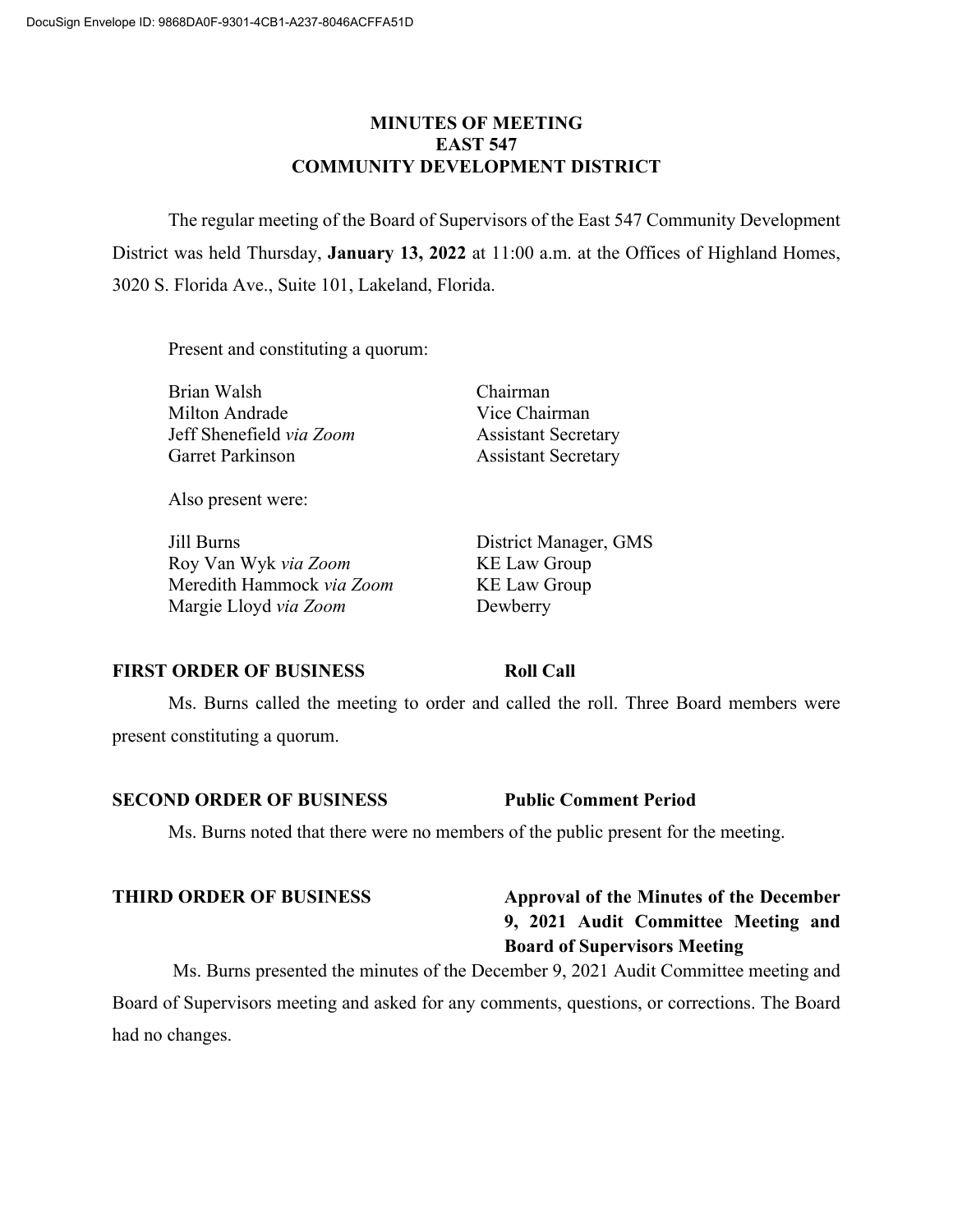January 13, 2022 East 547 CDD

On MOTION by Mr. Walsh, seconded by Mr. Andrade, with all in favor, the December 9, 2021 Audit Committee Meeting and Board of Supervisors Meeting Minutes, were approved.

# **FOURTH ORDER OF BUSINESS Review and Ranking of Proposals Received for Engineering Services**

Ms. Burns stated that there was one proposal received from Dewberry. Margie Lloyd from

Dewberry was on Zoom to answer any questions but the Board did not have any.

On MOTION by Mr. Andrade, seconded by Mr. Parkinson, with all in favor, Ranking of Proposals Received for Engineering Services with Ranking Dewberry as #1 and Authorization for Counsel to Draft an Agreement, was approved.

### **FIFTH ORDER OF BUSINESS Staff Reports**

### **A. Attorney**

Ms. Van Wyk had nothing further to report.

## **B. Engineer**

Ms. Lloyd had nothing further for the Board.

# **C. District Manager's Report**

### **i. Check Register**

Ms. Burns presented the check register from December 3, 2021 through January 6, 2022

totaling \$301,743.55 and asked for a motion to approve.

On MOTION by Mr. Walsh, seconded by Mr. Parkinson, with all in favor, the Check Register totaling \$301,743.55, was approved.

### **ii. Balance Sheet & Income Statement**

Ms. Burns stated that the financial statements were included in the packet for review,

adding that there was no action necessary but she offered to answer any questions.